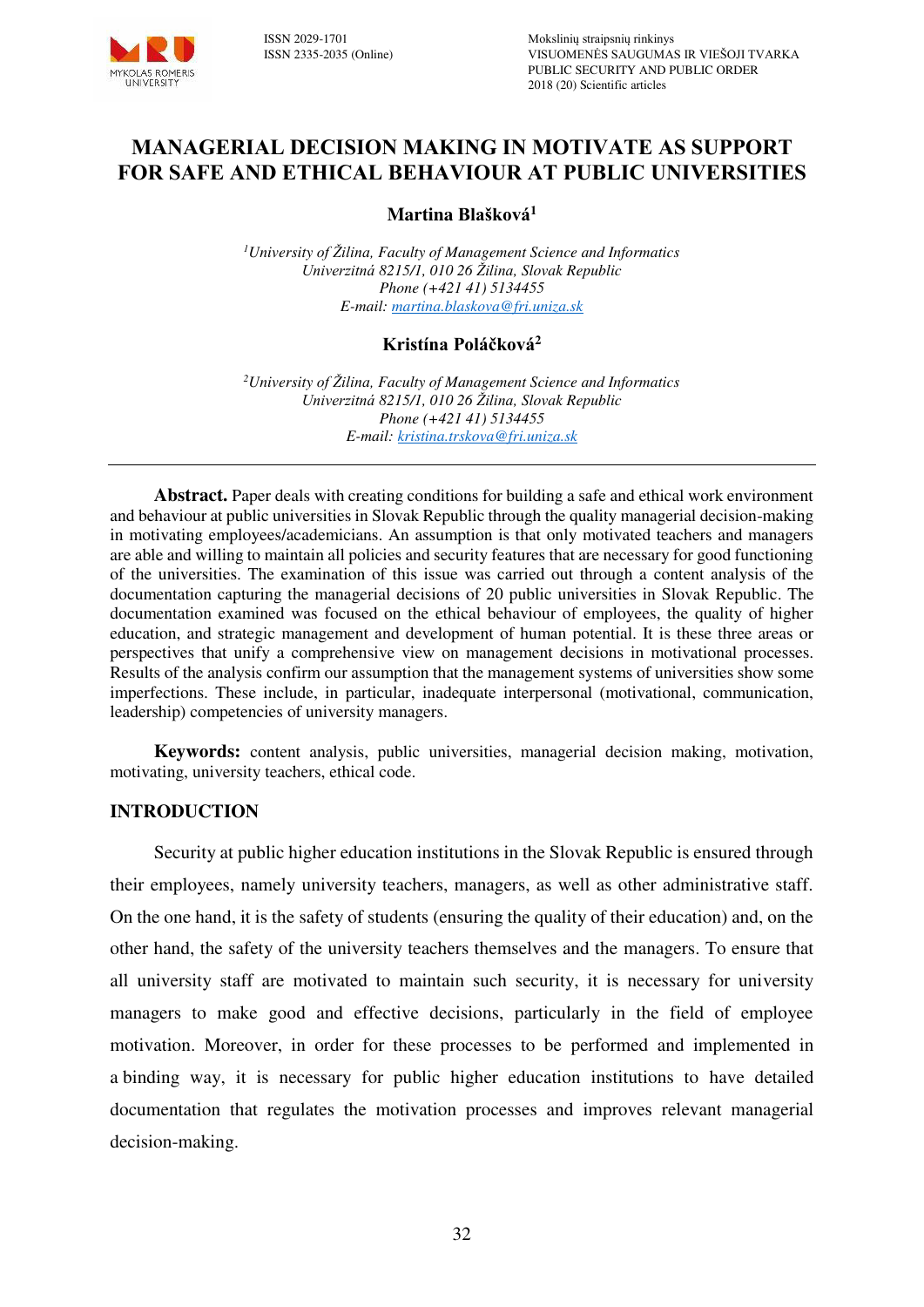$\overline{a}$ 

**The aim** of this article is to analyse the level and application of managerial decisionmaking in motivation at public higher education institutions in Slovak Republic through a content analysis of documentation focused on the management and development of human potential. It is in the selected documentation of universities that it is possible to reveal whether managerial decisions are made in the motivational process and whether other management decisions are also made that do not directly derive from the motivation process, but influence the motivation of academicians and the development of their potential.

**Methodology of the Research.** The basic set of surveys consists of all documents of public universities regulating the employment relationship of employees and universities, codes of ethics, strategic management and development of human potential, documents describing university culture, rules of safe behavior, and so on. The actual analysis is performed in the selected samples of documents that constitute a representative sample of the basic set.

Three analytical categories were created for a closer look, namely the perspective focused on the quality of higher education, the code of ethics, and the area of strategic development of human potential. In each perspective, we have defined specific indicators that are a semantic unit of each analytical category.

# **DECISION MAKING IN MOTIVATING**

Decision-making in motivate is the complex process of implementation of a series of successive steps by which the manager searches, compares and selects appropriate solutions, through which it will be possible to do motivational process really interesting and beneficial for all employees.<sup>1</sup> These are the decisions about their own behaviour and influence on others, decisions on how to lead their subordinate employees and choose motivational tools to motivate them to be their motivation harmonized with growth trend and beneficial for meet the needs of all stakeholders and increase the success of the organisation. All decisions must be carefully considered in view of the unique personality and individuality of each employee.<sup>2</sup>

Decision-making is an important cross-cutting management process, a managerial function, a priority of the manager's activities in all organizations and at all levels of management. It is overwhelmed by the entire management process, all management functions and all the executive functions of organizations.<sup>3, 4, 5</sup>

<sup>&</sup>lt;sup>1</sup> Burstein F., Holsapple, W. Handbook on decision support systems 1. Berlin: Springer-Verlag, 2008

<sup>&</sup>lt;sup>2</sup> Alexy, J. Knowledge management and organisation behaviour. Bratislava: Ekonom, 2011

<sup>3</sup> Mišún, J., Mišúnová, K., Hudáková, I. Management control. Bratislava: Kartprint, 2017

<sup>4</sup> Bajcura, A. Management. Organisation management. Bratislava: Kasico, 2012

<sup>5</sup> Organ, D. W., Bateman, T. S. Organizational Behavior. 4th ed. Irwin, 1991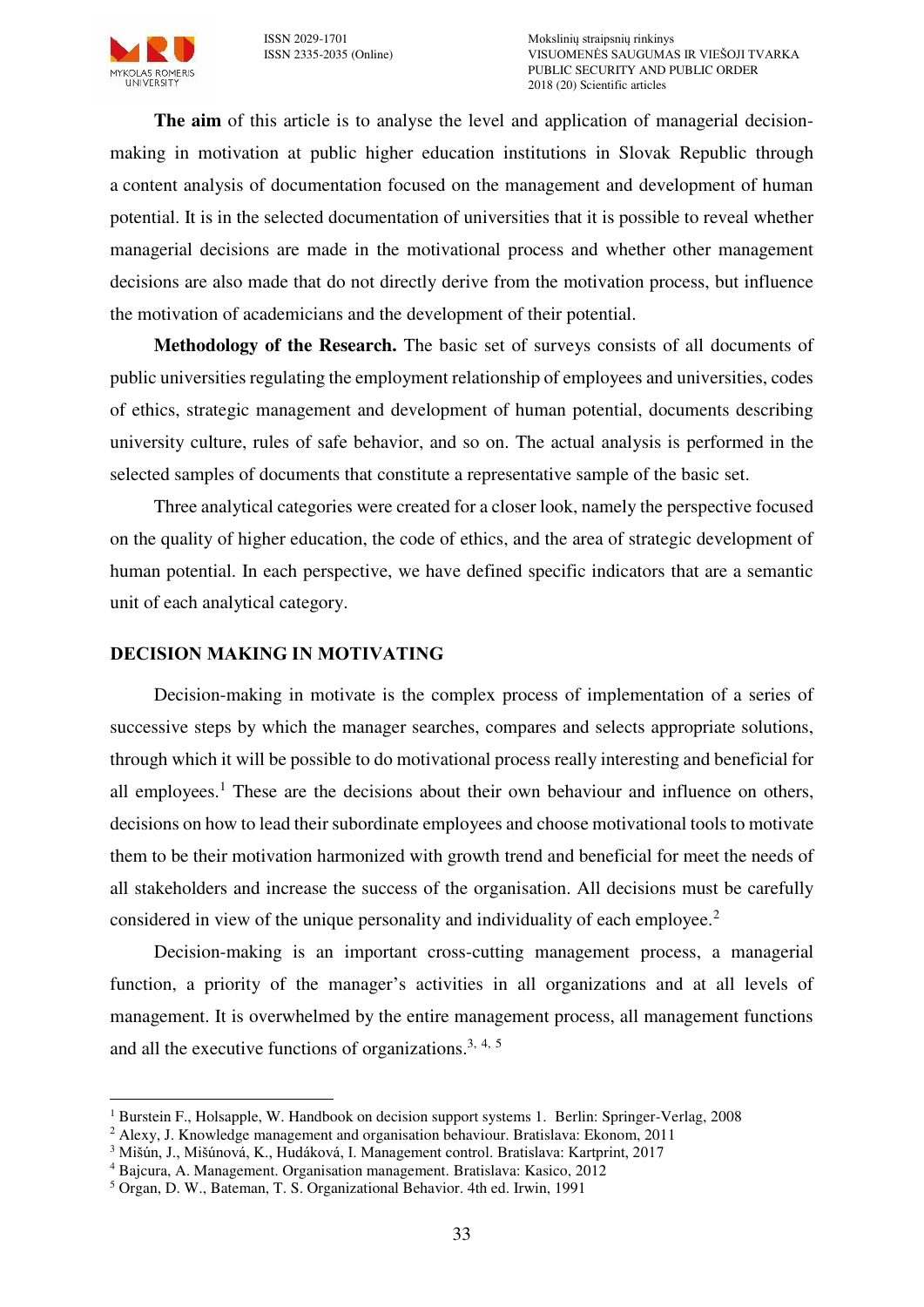

ISSN 2029-1701 Mokslinių straipsnių rinkinys VISUOMENĖS SAUGUMAS IR VIEŠOJI TVARKA PUBLIC SECURITY AND PUBLIC ORDER 2018 (20) Scientific articles

When the public universities carry out decisions involving complex issues – issues and decisions concerning the motivation, it is necessary that the decisions involve all decisionmaking skills and opportunities. Therefore, it is necessary for such decisions to make effective use of the attributes of a comprehensive decision-making process to improve the quality of all decisions taken.<sup>6, 7</sup> The complexity and completeness of decision-making predetermines the achievement of long-term excellent results: strong enough and properly targeted motivation, and thus the sustained success of the organisation. It is a principle that the decision-maker must have at least some knowledge on the given phenomenon because otherwise s/he is not able to make reasonable and justifiable decisions. $8, 9$ 

Nowadays it is possible to see how the decision-making in organisations changes from an instinctive 'art' to a decisions driven by data, facts, and information<sup>10, 11, 12, 13</sup> using different methods, analyses, and computational techniques. As people are getting more and more demanding, not only from the viewpoint of customers but also from the viewpoint of employees, their demands are becoming more and more challenging and changing rapidly. If the employer cannot meet the needs, desires and needs of its management and executive employees, their motivation quickly drops and thus also decrease their total (dispositive) performance. The decreasing motivation of employees as well as managers suggests an ineffective motivation process. *Inappropriate managerial decisions may, in particular, result in the failure of process of motivate*. Managerial decisions made in the motivation process can be seen and analysed within the university environment from the *relevant documentation*. These include, especially, the code of ethics, documents on the quality improvement of higher education, and documents on strategic management and the development of human potential.

The *code of ethics* is a set of generally accepted and generally applied moral norms, ideals and principles of the public higher education institution which they are intended for. These elements go beyond the legally regulated laws. It is one of the most important ways of

 $\overline{a}$ <sup>6</sup> Broggi, G. Decision Modeling in Policy Management: An introduction to the analytic concepts. Boston: Kluwer Academic Publishers, 1999

<sup>&</sup>lt;sup>7</sup> Klein, D. Decision-analytic intelligent systems: Automated explanation and knowledge acquisition. Lawrence Erlbaum, 1994

<sup>&</sup>lt;sup>8</sup> Thierauf, R. Creative computer software for strategic thinking and decision making: A guide for senior management and MIS professionals. Quorum Books, 1993

<sup>&</sup>lt;sup>9</sup> Chako, G. K. Decision making under uncertainty: An applied statistics approach. New York: Praeger, 1991

<sup>10</sup> Brynjolfsson, E., Hitt, L. M., Kim, H. H. Strength in numbers: How does data-driven decisionmaking affect firm performance? Online, 2011

<sup>11</sup> Davenport, T. H. BI and organizational decisions. International Journal of Business Intelligence Research,  $2010, 1(1), 1-12$ 

<sup>&</sup>lt;sup>12</sup> May, T. The new know: innovation powered by analytics. Hoboken: Wiley & Sons, 2009

<sup>&</sup>lt;sup>13</sup> Majtán, M. Management. 2nd ed. Bratislava: Sprint, 2005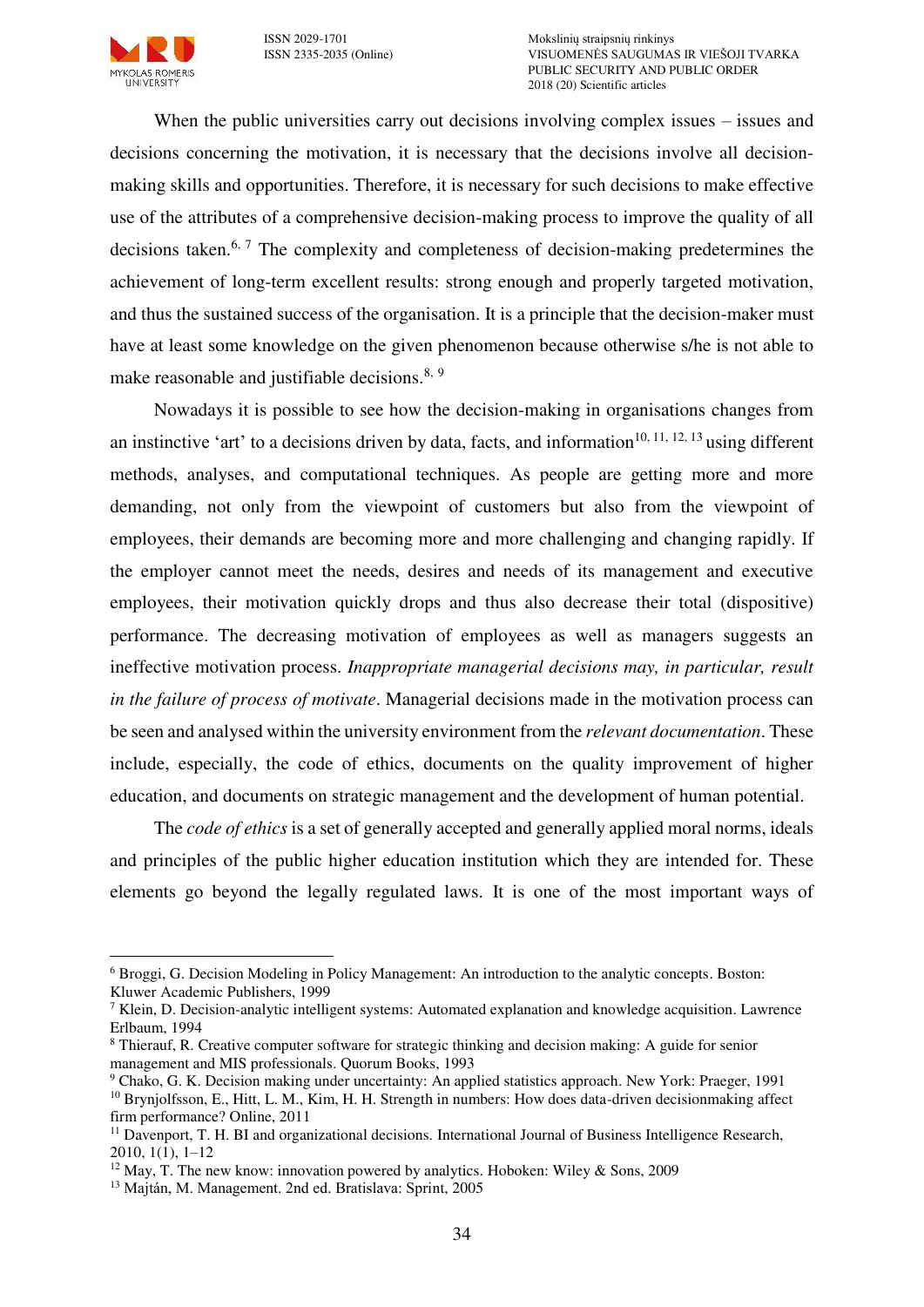

introducing ethics into everyday life and guiding the behaviour of members of a particular organisation. It should also reflect the specifics of the organisations and be based on the needs of the organisation/institution for which it was established.<sup>14</sup>

*The documents aimed at enhancing the quality of higher education* are focused on practical and research modelling the process of improving the quality of higher education by defining and verifying the quality indicators in the context of a diversified approach which includes the identification of barriers (institutional, national and supranational), including defining options for their removal in compliance with the existing quality assurance legislation (in the country concerned).<sup>15</sup>

*The strategic management and development of highly qualified human potential* is mostly at universities included in long-term plans as a separate part. It mostly focuses on raising the qualification level of teachers, matching the number and qualifications of the staff so that each job is filled by qualified candidates, and so on.<sup>16</sup>

## **CONTENT ANALYSIS**

Content analysis of texts is a method that is applied to all research procedures in which it is working with the word (analysis of questionnaires, transcripts of interviews, observation protocol, etc.). But also it represents a particular research method for the analysis of text documents. By analogy with the content analysis of verbal text page, there is also an analysis of nonverbal products – pictures, diagrams, graphs and so on.<sup>17</sup> Content analysis of texts consists of determining a research sample, choosing a meaningful content unit, determining analytical categories, quantifying analytical categories, and interpreting the observed frequencies.<sup>18, 19</sup> Reliability of content analysis is usually determined by the degree of matched analysis results of two or more trained people. This match level is determined for each analytical category and for all categories in a set.<sup>20</sup> Content analysis has been used in our research to

 $\overline{a}$ <sup>14</sup> Sičáková, E., Zemanovičová, D. Conflict of interests, ethics and code of ethics in public administration. Prešov: Róbert Vico, 2000

<sup>&</sup>lt;sup>15</sup> Hašková, A. et al. Information and internal quality assurance in European and Slovak higher education institutions. Drivers and barriers to achieving quality in higher education. Rotterdam: Springer, 2014, 99–107

<sup>&</sup>lt;sup>16</sup> Ondek, P. et al. Designing a strategy for the development of Slovak higher education. Bratislava, 2017

<sup>&</sup>lt;sup>17</sup> Gavora. P. Introduction to pedagogical research. 2<sup>nd</sup> ed. Bratislava: Univerzita Komenského, 1999 <sup>18</sup> Charmaz, K. Qualitative interviewing and grounded theory analysis. In J. F. Gubrium and J. A. Holstein

<sup>(</sup>Eds.). Handbook of interview research: Context method. Thousand Oaks. CA: Sage, 2002, 675–694

<sup>&</sup>lt;sup>19</sup> Charmaz, K. Grounded theory in the 21st century: Applications for advancing social justice studies. In N. K. Denzin and Y. S. Lincoln (Eds.). The Sage handbook of qualitative reesearch Thousand Oaks. CA: Sage, 2005, 507–535

<sup>&</sup>lt;sup>20</sup> Proška, Hedl et al. Methodology of pedagogical research and its application in didactic natural sciences. Bratislava: Univerzita Komenského v Bratislave, 2008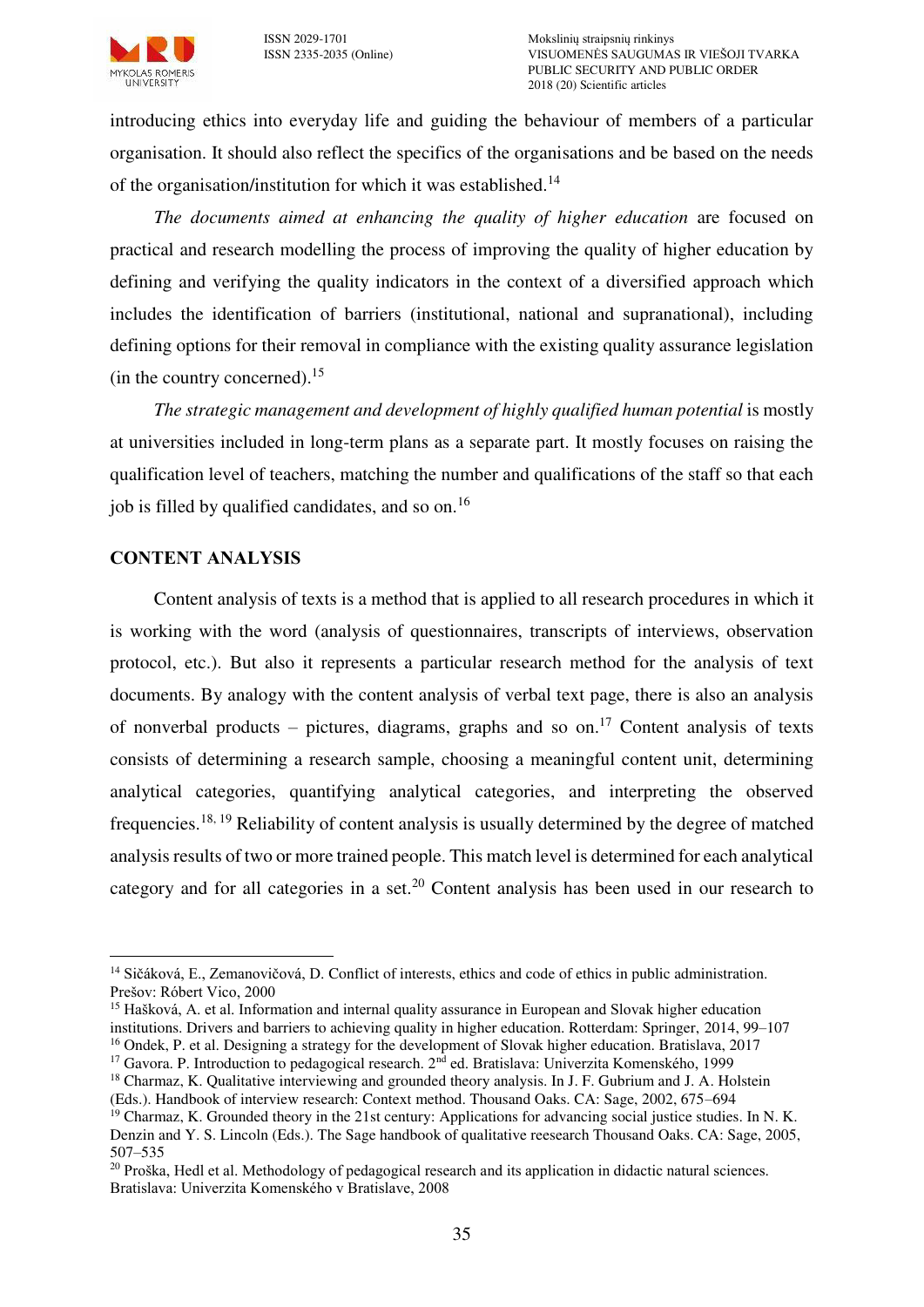

analyse documents of public universities and its results were being compared with the opinion of other two independent researchers.

In this regard, a great advantage of the content analysis is its *independence* from time and space. Therefore, it can help investigate the events that have been done, as well as motions at all public higher education institutions, without the research being deprived of being absent from the scene.<sup>21</sup> The main advantage is an independence from the presence of persons other than the researcher. It is therefore a simple interaction between the researcher and the researched object. This is also the method that is ethically neutral because it does not directly explore the behaviour of individuals but the subsequent artefacts of that behaviour.<sup>22</sup> Another advantage of the content analysis is its combinability with other methods which makes it possible to predict the consequences of the phenomena studied.

#### **RESEARCH**

 $\overline{a}$ 

In our previous related surveys, the tertiary education segment clearly showed a lack of motivation from university management and a strong need for motivation from employees. In particular, universities are staffed with high and permanently upgraded qualifications, i.e. highly qualified human potential work here. This human potential is very specific and needs to be intensively motivated.

Through the content analysis, it is possible to obtain a relevant background material for assessing the current situation regarding managerial decision-making in employee motivation, as these documents has been selected to include individual management decisions regarding employees and the development of their potential.

The content analysis is based on the theoretical knowledge of the studied subject; a qualitative analysis of the content of documentation focused on the management and development of human potential, which public higher education institutions have been prepared and published on their website, has been chosen for a closer examination. In the documents, the dichotomy of indicators in the individual analytical categories and the frequency of analytical category are monitored in an absolute and relative frequency. In this way, the qualitative and content (verbal) side of the dossier is translated into the quantitative measure.<sup>23</sup>

<sup>21</sup> Beck, S. E., Manuel. K. Practical research methods for librarians and information professionals. New York: Neal-Schuman Publishers, 2008

<sup>&</sup>lt;sup>22</sup> Wildemuth, B. M. Applications of social research methods to questions in information and library science. Westport, Conn: Libraries Unlimited, 2009

<sup>&</sup>lt;sup>23</sup> Amis. J. Interviewing for case study research. In D. L. Andrews, D. S. Mason, M. L. Silk. (Eds.). Qualitative methods in sports studies. Oxford: Berg, 2005, 104–138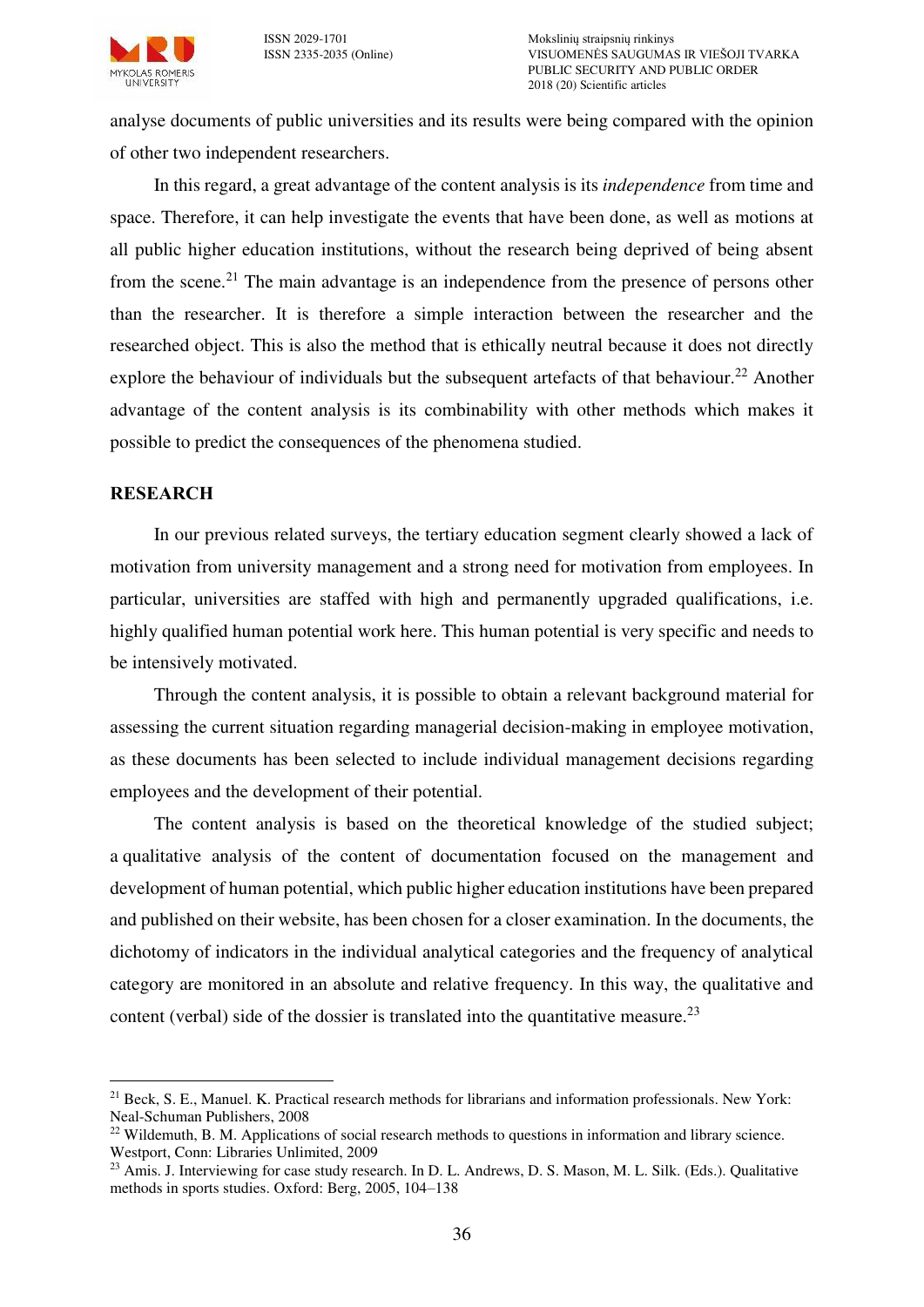The perspective focused on the quality of higher education was determined by the preexisting knowledge that employees and managers are motivated to quality work (despite considerable problems in the motivational behaviour of superiors), and on the basis of a university law which instructs universities to ensure the quality of higher education by improving the quality of individual processes. Focus on the perspective of ethics code was chosen because of the importance of ensuring ethical behavior, fairness, trust and support of ethics, and integrity in the academic world. Its goal is to encourage and assist employees in the best and safer performance of their work. The third perspective was focused on the strategic development of human potential, because especially in the strategic management and development are reflected managerial decisions that directly affect employee motivation.

For a closer look at the documentation, we define in each category the appropriate **identifiers** that best describe the specific perspective. Identifiers of the first analytical category for documents focusing on the *quality of higher education* (perspective A) are as follows:

- Defined mission and vision:
- Defined quality objectives;
- Competence and main tasks of the Quality Council;
- Measurable quality indicators;
- Distribution of competencies and responsibilities for the creation, maintenance and use

of subsystems;

- Ensuring the quality of higher education teachers;
- Mechanism for the use of teacher and employee evaluation results;
- Monitoring staff satisfaction;
- Evaluation of surveys.

Identifiers of the second analytical category for documents focusing on the *ethics code* (perspective B) are as follows: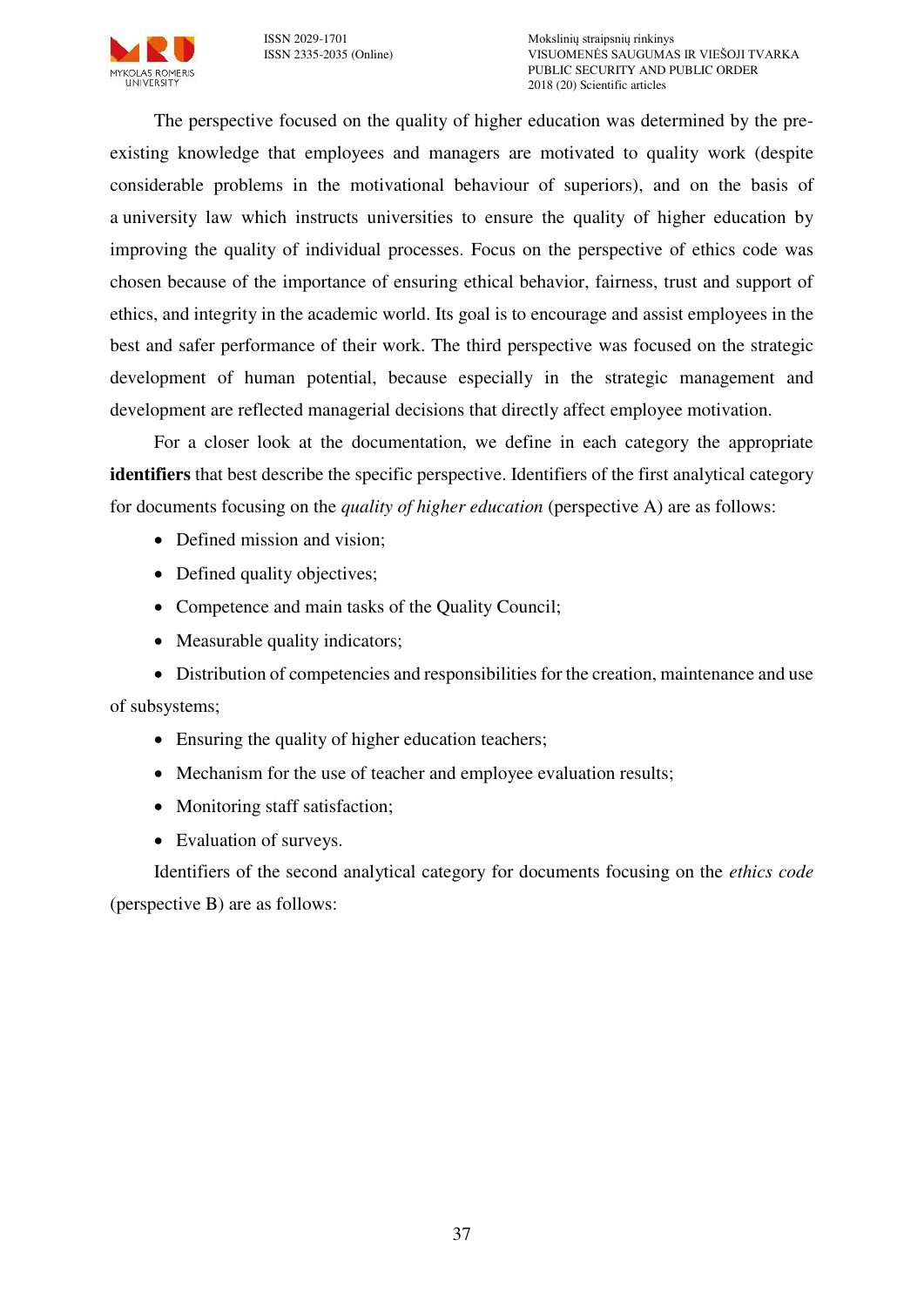

- Ethical behaviour of employees expected standards of action and behaviour;
- Key values of the profession, general and specific values of the profession;
- Values and principles relating to the mission of higher education institution;
- Relationship of managers to employees;
- Relationship of teachers to students;
- Relation of employees and executives to the public;
- Relation to the social environment:
- Possible conflict situations and their solutions;
- Indication of the name of person responsible for the code creation;
- Method of control and sanction for a violation of code requirements/ethical behaviour.

As identifiers of the third analytical category for documents focused on the *strategic development of human potential* (perspective C), we determined the following:

- Defining objectives for the development of human potential;
- Organizational structure definition of functions;
- Definition of relationships and competencies within the university;
- Principles of selection procedure;
- Career growth opportunities;
- Training opportunities for employees;
- Employee benefits;
- Support for publishing activities;
- Support for international cooperation;
- Getting feedback from students;
- Psychological support for employees and students.

Table 1 shows the occurrence of individual analytical categories in documents of all public universities in Slovakia. It contains the relative frequency and absolute occurrence of each perspective for every university individually and the average occurrence of concrete perspective globally for all schools together.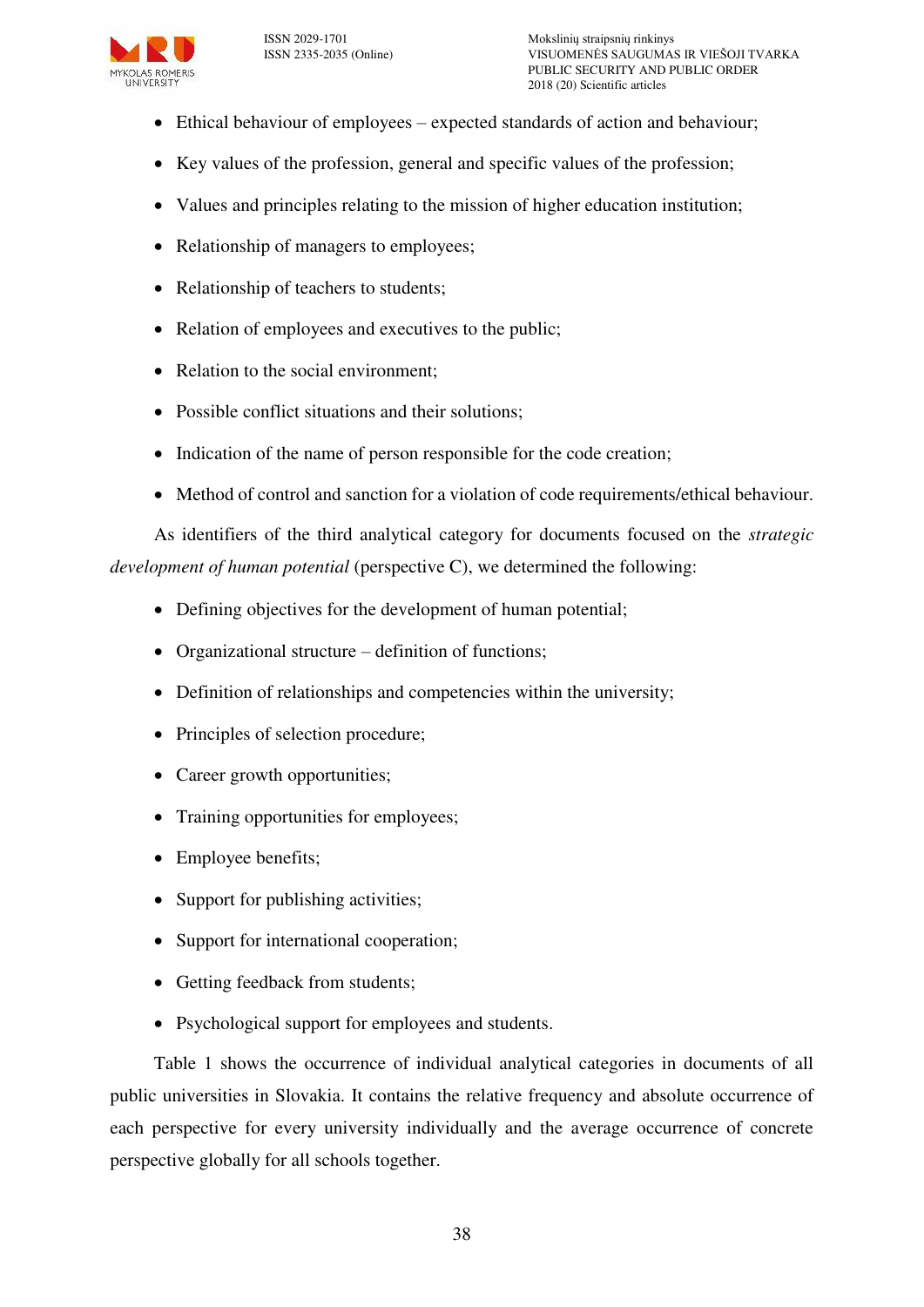

ISSN 2029-1701 Mokslinių straipsnių rinkinys VISUOMENĖS SAUGUMAS IR VIEŠOJI TVARKA PUBLIC SECURITY AND PUBLIC ORDER 2018 (20) Scientific articles

## **CONCLUSION**

From the content analysis of the documentation of public universities in Slovak Repblic, the following knowledge arises: in a global point of view on all public higher education institutions, we can state that most of universities have mastered defined perspectives only partially. Individual documentation showed that there absent major components focused on management decisions in motivational processes. If we want to build a ranking of universities that have the most successful interpersonal processes, we can include the Prešov University in Prešov, Trnava University of Trnava, Comenius University in Bratislava, and University in Žilina. The documentation of these four universities demonstrates positive elements of managerial decision-making. The documentation of other public higher education institutions shows significant shortcomings and gaps in this area. It follows that in order to ensure the smooth running of universities and their continuous development, public higher education institutions in Slovakia must improve the motivation processes through the advanced managerial decision-making.

|              | Perspective A |           | Perspective B |           | Perspective C |           | Together |           |
|--------------|---------------|-----------|---------------|-----------|---------------|-----------|----------|-----------|
| Public       | %             | Absolute  | %             | Absolute  | %             | Absolute  | %        | Absolute  |
| universities |               | frequency |               | frequency |               | frequency |          | frequency |
| AKU          | 55.55         | 5/9       | 30            | 3/10      | 72.72         | 8/11      | 53.33    | 16/30     |
| <b>EUBA</b>  | 44.44         | 4/9       | 30            | 3/10      | 54.54         | 6/11      | 45.33    | 13/30     |
| KU           | 22.22         | 2/9       | 30            | 3/10      | 63.63         | 7/11      | 40       | 12/30     |
| <b>UNIPO</b> | 100           | 9/9       | 100           | 10/10     | 100           | 11/11     | 100      | 30/30     |
| <b>UNIAG</b> | 66.66         | 6/9       | 70            | 7/10      | 36.36         | 4/11      | 56.66    | 17/30     |
| <b>STUBA</b> | 33.33         | 3/9       | 60            | 6/10      | 36.36         | 4/11      | 45.33    | 13/30     |
| <b>TUKE</b>  | 33.33         | 3/9       | $\Omega$      | 0/10      | 72.72         | 8/11      | 36.66    | 11/30     |
| <b>TUZVO</b> | 22.22         | 2/9       | 90            | 9/10      | 9.09          | 1/11      | 40       | 12/30     |
| <b>TNUNI</b> | 33.33         | 3/9       | 60            | 6/10      | 45.45         | 5/11      | 46.66    | 14/30     |
| <b>TRUNI</b> | 100           | 9/9       | 100           | 10/10     | 54.54         | 6/11      | 83.33    | 25/30     |
| <b>UJS</b>   | $\mathbf 0$   | 0/9       | 0             | 0/10      | 9.09          | 1/11      | 3.33     | 1/30      |
| <b>UNIBA</b> | 66.66         | 6/9       | 90            | 9/10      | 81.81         | 9/11      | 80       | 24/30     |
| <b>UKF</b>   | 100           | 9/9       | 70            | 7/10      | 36.36         | 4/11      | 66.66    | 20/30     |
| <b>UMB</b>   | 77.77         | 7/9       | 90            | 9/10      | 36.36         | 4/11      | 66.66    | 20/30     |
| <b>UPJS</b>  | 55.55         | 5/9       | 80            | 8/10      | 18.18         | 2/11      | 50       | 15/30     |
| <b>UCM</b>   | 66.66         | 6/9       | $\Omega$      | 0/10      | 18.18         | 2/11      | 26.66    | 8/30      |
| <b>UVLF</b>  | 11.11         | 1/9       | 80            | 8/10      | 45.45         | 5/11      | 46.66    | 14/30     |
| VŠMU         | $\Omega$      | 0/9       | $\Omega$      | 0/10      | 45.45         | 5/11      | 16.66    | 5/30      |
| VŠVU         | 1.11          | 1/9       | 10            | 1/10      | 9.09          | 1/11      | 10       | 3/30      |
| <b>UNIZA</b> | 100           | 9/9       | 30            | 3/10      | 90.9          | 10/11     | 73.33    | 22/30     |
| Average      | 49.49         |           | 51            |           | 46.81         |           | 49.36    |           |

**Table 1.** Occurrence of individual categories in documents of public universities in Slovakia

Academy of Arts in Banská Bystrica – AKU; University of Economics in Bratislava – EUBA; Catholic University of Ružomberok – KU; Prešov University in Prešov – UNIPO; Slovak University of Agriculture in Nitra – UNIAG; Slovak University of Technology in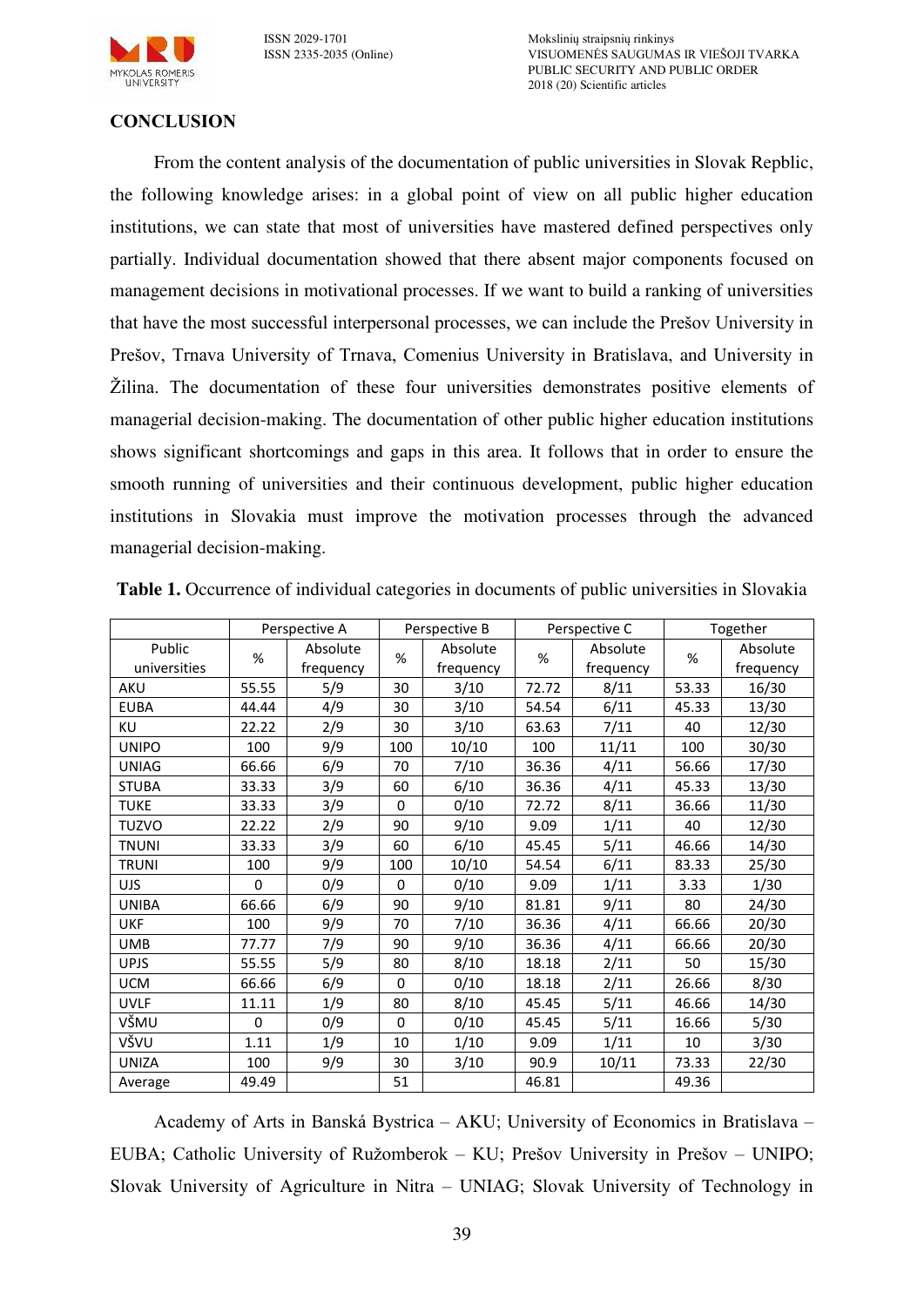

Bratislava – STUBA; Technical University of Košice – TUKE; Technical University of Zvolen – TUZVO; Alexander Dubcek University in Trenčín – TNUNI; Trnava University of Trnava – TRUNI; J. Selye University, Komárno – UJS; Comenius University in Bratislava – UNIBA; University of Constantine the Philosopher in Nitra – UKF; Matej Bel University in Banská Bystrica – UMB; Pavol Jozef Šafárik University in Košice – UPJS; University of St. Cyril and Method in Trnava – UCM; University of Veterinary Medicine and Pharmacy in Košice – UVLF; Academy of Performing Arts in Bratislava – VŠMU; Academy of Fine Arts in Bratislava – VŠVU; University of Žilina – UNIZA.

Based on this result, we can recommend to public higher education institutions in Slovakia that their effort in the field of progress be more actively devoted to managerial decision making, in particular by ensuring the *development of interpersonal skills of all managers*. Indeed, in most cases on management positions at universities, they are experts specialized in different vocational skills than skills of leading and motivating people. Even the development of soft skills not only of managers but also of teachers and administrative staff is crucial for the continuous success of the whole university. This area of knowledge and skills is gradually over the years even proved to be essential for the successful operation of the organization.<sup>24, 25, 26</sup> The ability of senior managers (rectors, vice-rectors, deans, vice-deans, heads of departments, etc.) to mobilize and involve their followers at all organizational levels in development and strengthen their motivation, expected behavior, and satisfaction of their aspirations and needs,  $27$  while at the same time flexibly and proactively solve the emerging managerial issues, $28$  is widely recognized as critical to the successful management of the organization and its constituents.<sup>29</sup>

#### **ACKNOWLEDGEMENT**

 $\overline{a}$ 

Paper was conducted in project KEGA 041ŽU-4/2017 Experimental mathematics accessible for all.

<sup>29</sup> Prabhakar, G. P. Switch leadership in projects: An empirical study reflecting the importance of transformational leadership on project success across twenty-eight nations. Project Management Journal, 2005, 36(2), 53–60

<sup>&</sup>lt;sup>24</sup> Hyvari, I. Project management effectiveness in project-oriented business organizations. International Journal of Project Management, 2006, 24(3), 216

 $25$  Turner, J. R., Muller, R. The project manager's leadership style as a success factor on projects: A literature review. Project Management Journal, 2005, 36(2), 49–61

<sup>&</sup>lt;sup>26</sup> Thamhain, H. Team leadership effectiveness in technology-based project environments. Project Management Journal, 2004, 35(4), 35–46

<sup>27</sup> Homrig, C. M. A. Transformational leadership. US Airforce Center for Strategic Leadership Studies, 2006 <sup>28</sup> Bass, B. M., Avolio, B. J., Jung, D. I., Berson, Y. Predicting unit performance by assessing transformational and transactional leadership. Journal of Applied Psychology, 2003, 88(2), 207–218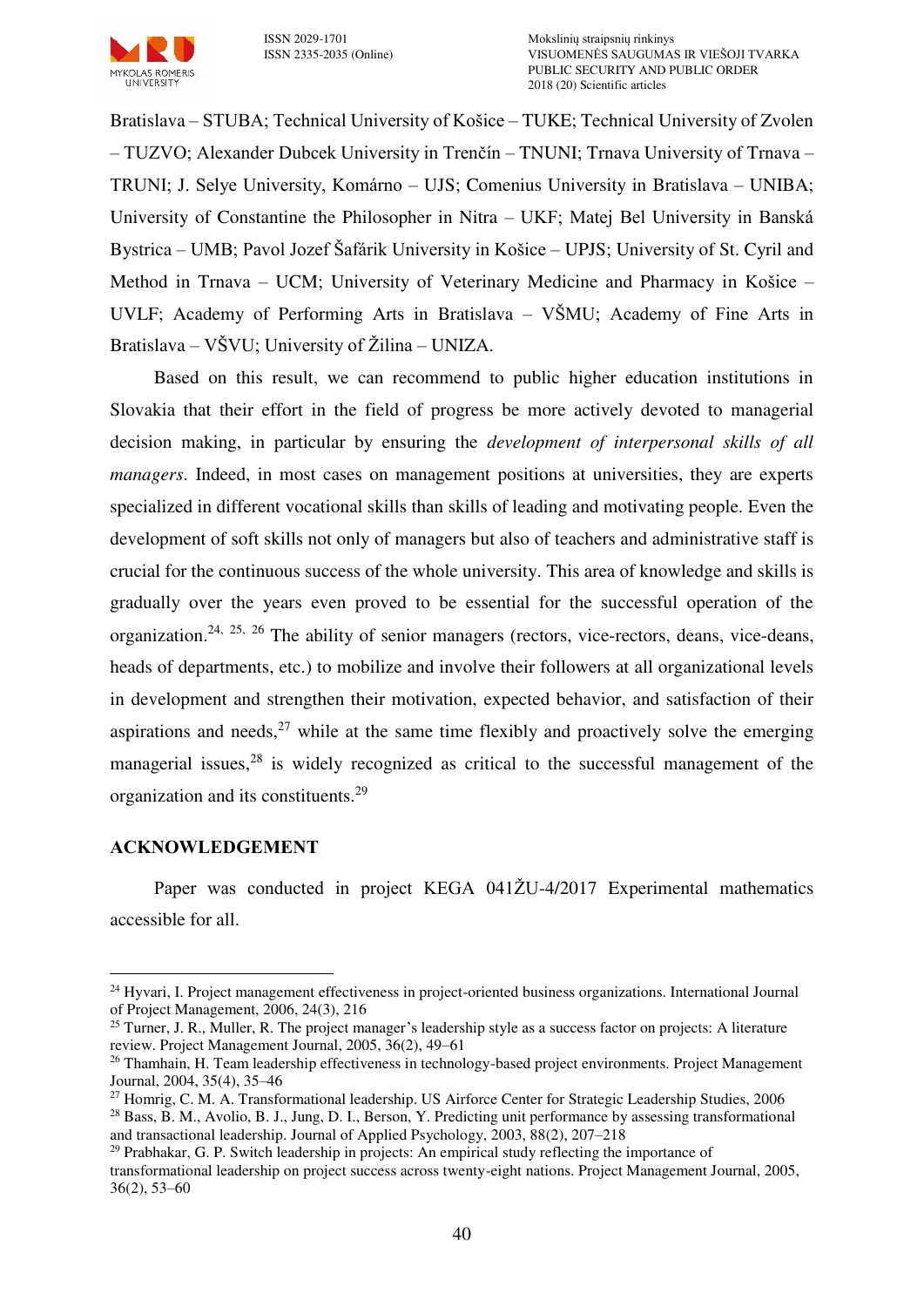

# **REFERENCES**

- 1. Beck, S. E., Manuel, K. Practical Research Methods for Librarians and Information Professionals. New York: Neal-Schuman Publishers, 2008.
- 2. Gavora, P. Úvod do pedagogického výskumu (Introduction to Pedagogical Research). 2nd ed. Bratislava: Univerzita Komenského, 1999.
- 3. Charmaz. K. Qualitative Interviewing and Grounded Theory Analysis. In J. F. Gubrium and J. A. Holstein (Eds.). Handbook of Interview Research: Context Method. Thousand Oaks. CA: Sage, 2002. 675–694.
- 4. Charmaz, K. Grounded Theory in the 21st Century: Applications for Advancing Social Justice Studies. In N. K. Denzin and Y. S. Lincoln (Eds.). The Sage Handbook of Qualitative Reesearch. Thousand Oaks. CA: Sage, 2005. 507–535.
- 5. Proška, Hedl a kol. Metodológia pedagogického výskumu a jeho aplikácia v didaktických prírodných vied (Methodology of Pedagogical Research and Its Application in Didactic Natural Sciences). Bratislava: Univerzita Komenského v Bratislave, 2008.
- 6. Amis, J. Interviewing for Case Study Research. In D. L. Andrews, D. S. Mason, M. L. Silk. (Eds.). Qualitative Methods in Sports Studies. Oxford: Berg, 2005. 104–138.
- 7. Wildemuth, B. M. Applications of Social Research Methods to Questions in Information and Library Science. Westport, Conn: Libraries Unlimited, 2009.
- 8. Hašková, A. et al. Information and Internal Quality Assurance in European and Slovak Higher Education Institutions. Drivers and Barriers to Achieving Quality in Higher Education. Rotterdam: Springer, 2014. 99–107.
- 9. Sičáková, E., Zemanovičová, D. Konflikt záujmov, etika a etický kódex vo verejnej správe (Conflict of Interests, Ethics and Code Of Ethics in Public Administration). Róbert Vico: Prešov, 2000.
- 10. Ondek, P. et al. Návrh stratégie rozvoja slovenského vysokého školstva (Designing a Strategy for the Development of Slovak Higher Education). Bratislava, 2017. (online). [cit. 28.3.2018]. Avaliable at: https://www.ozpsay.sk/files/rozvoj%20vs\_ozpsav\_2017.pdf.
- 11. Burstein, F., Holsapple, W. Handbook on Decision Support Systems 1. Berlin Heidelberg: Springer-Verlag, 2008.
- 12. Alexy, J. Manažment znalostí a organizačné správanie (Knowledge Management and Organizational Behaviour). Bratislava: EKONÓM, 2011.
- 13. Mišún, J., Mišúnová, K., Hudáková, I. Kontrolovanie v manažmente (Management Control). Bratislava: Kartprint, 2017.
- 14. Broggi, G. Decision Modeling in Policy Management: An introduction to the Analytic Concepts. Boston: Kluwer Academic Publishers, 1999.
- 15. Klein, D. Decision-analytic Intelligent Systems: Automated Explanation and Knowledge Acquisition. Lawrence Erlbaum Pub., 1994
- 16. Thierauf, R. Creative Computer Software for Strategic Thinking and Decision Making: A Guide for Senior Management and MIS Professionals. Quorum Books, 1993.
- 17. Chako, G. K. Decision Making Under Uncertainty: An Applied Statistics Approach. New York: Praeger, 1991.
- 18. Bajcura, A. Manažment. Riadenie organizácií (Management. Organisation Management). 1st ed. Bratislava: KASICO, a. s., 2012
- 19. Organ, D. W., Bateman, T. S. Organizational Behavior. 4th ed. USA: IRWIN, 1991.
- 20. Brynjolfsson, E., Hitt, L. M., Kim, H. H. Strength in Numbers: How Does Data-Driven Decision Making Affect Firm Performance? 2011. (online). [cit. 17.1.2016]. Available at: http://ssrn.com/abstract=1819486.
- 21. Davenport, T. H. BI and Organizational Decisions. International Journal of Business Intelligence Research, 2010, 1(1), 1–12.
- 22. May, T. The New Know: Innovation Powered by Analytics. Hoboken: Wiley & Sons, 2009.